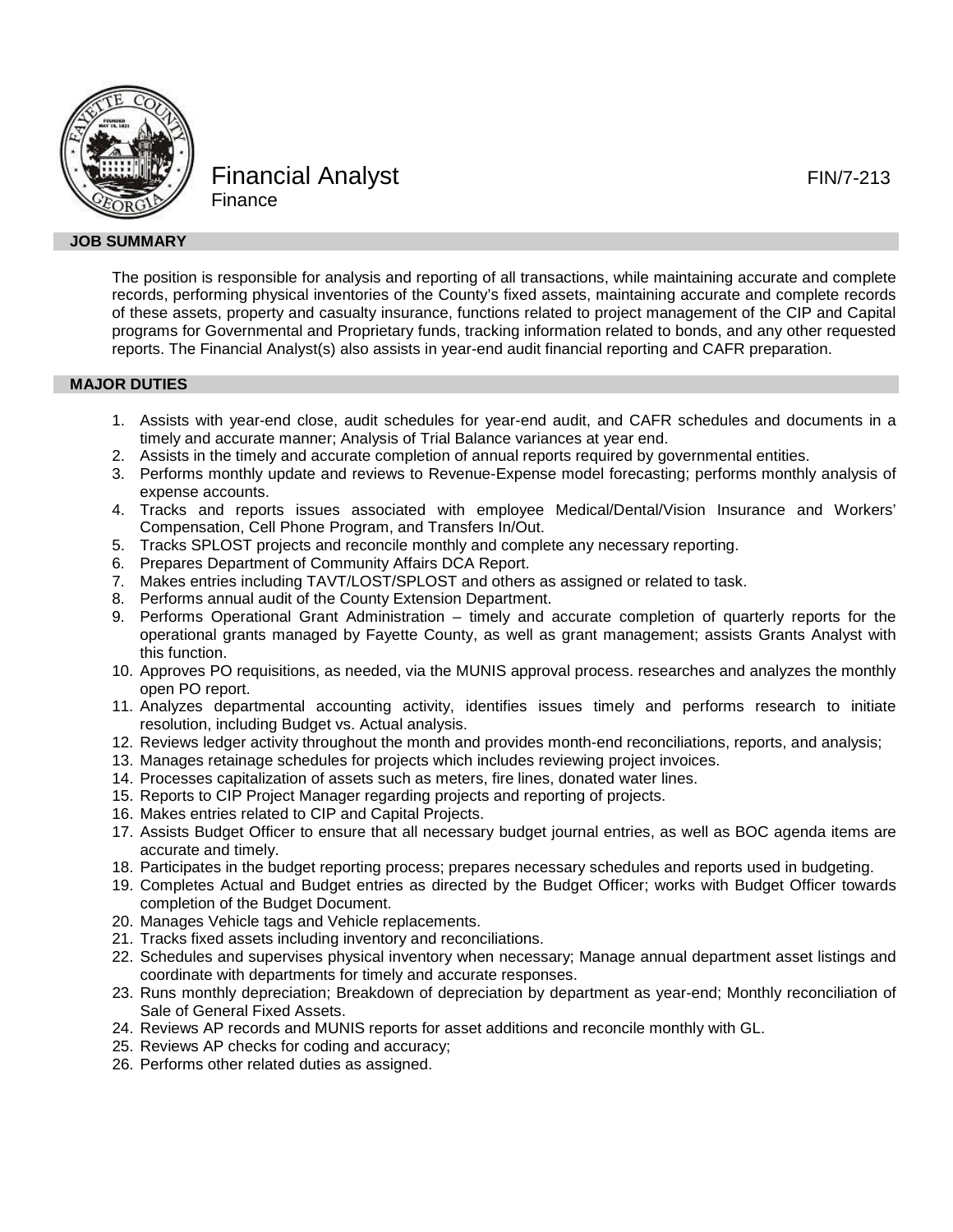# **KNOWLEDGE REQUIRED BY THE POSITION**

- 1. Knowledge of governmental accounting practices.
- 2. Knowledge of governmental budget development and procedures.
- 3. Knowledge of computers and job related software programs, to include Microsoft's Office Suite.
- 4. Knowledge and ability to analyze and process information.
- 5. Skill in critical thinking, analyzing and reporting.
- 6. Skill in public and interpersonal relations and in maintaining effective and cooperative work relationships.
- 7. Skill in researching and preparing reports.
- 8. Skill in effective oral and written communication.
- 9. Skill in prioritizing and multi-tasking.

# **SUPERVISORY CONTROLS**

The Assistant Chief Financial Officer assigns work in terms of very general instructions. The supervisor spotchecks completed work for compliance with procedures and the nature and propriety of the final results.

### **GUIDELINES**

Guidelines include county personnel policies, the county code, Generally Accepted Accounting Principles, Generally Accepted Audit Standards, Government Finance Officers Association recommendations, accounting and auditing standards along with state and federal laws and regulations. These guidelines require judgment, selection and interpretation in application.

## **COMPLEXITY/SCOPE OF WORK**

- The work consists of varied accounting and financial duties. The work reported in this position is complex. Strict regulations and the need for accuracy contribute to the complexity of the position, as well as analysis and critical thinking.
- The purpose of this position is to monitor assigned funds and tasks related to financial and accounting functions. Success in this position contributes to the accuracy of county financial records, providing accurate and timely reports for informed decision making, the accurate reporting of the government financial statements, and the sound financial position of the government.

# **CONTACTS**

- Contacts are typically with co-workers, outside auditors, state officials, department heads and administrators, outside agencies and members of the general public.
- Contacts are typically to give or exchange information, resolve problems and provide services.

### **PHYSICAL DEMANDS/ WORK ENVIRONMENT**

- The work is typically performed while sitting at a desk or table. The employee occasionally lifts light objects.
- The work is typically performed in an office.

# **SUPERVISORY AND MANAGEMENT RESPONSIBILITY**

None.

## **SPECIAL CERTIFICATIONS AND LICENSES**

• Possession of a valid State of Georgia driver's license (Class C) and a satisfactory Motor Vehicle Record (MVR) in compliance with County Safety and Loss Control Guidelines. Completion of the State of Georgia Department of Transportation Defensive Driving Course and/or Emergency Vehicle Operation Certification within twelve (12) months of employment.